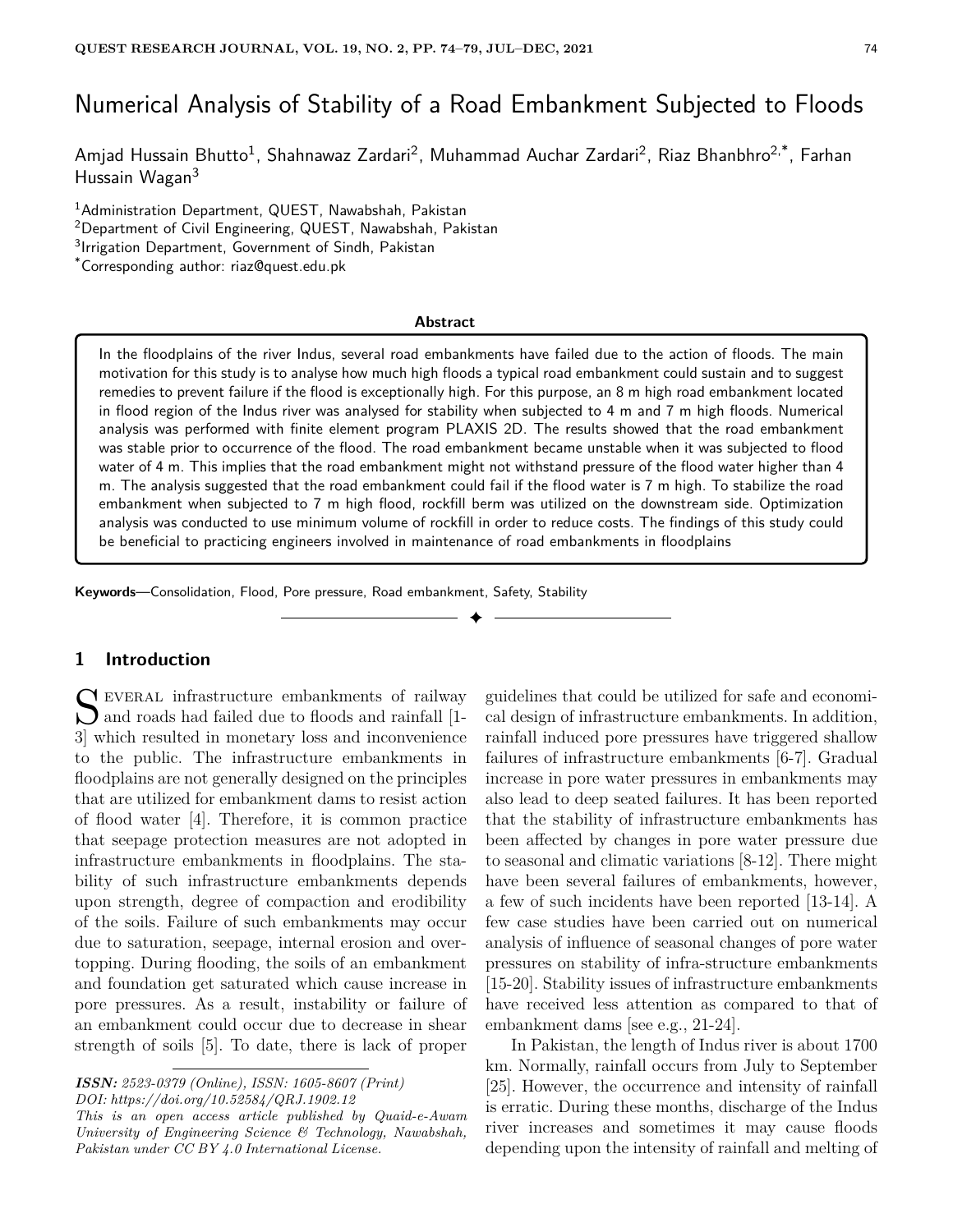

Fig. 1: Failure of a local road embankment during flood in 2010

snow in glaciers located in north of the country. In this regard, earthen embankments have been constructed along both sides of the route of the Indus river to control flood water to inundate surrounding lands. These road embankments are about 7 to 8 m high. The embankments are raised using locally available alluvial soils which are generally clay, silt and sand. Flood water of the Indus river may strike with these embankments for about 1 to 1.5 months during flood season. Several road embankments located in flood region of the Indus river had failed, without being reported. Fig. 1 shows the failure of a local road embankment in flood.

With the passage of time, there is need for construction of more similar road embankments in floodplains of the Indus river to shorten the distance between various cities. There is an increased demand for safe and economical road embankments in flood plains that could sustain floods. It is, therefore, necessary to evaluate safety of existing infra-structure embankments in floodplains subjected to potential floods of different intensities to suggest protective measures in advance to prevent possible failures. In this regard, it is important to use advanced numerical tools to analyse how the shear strength, pore pressures and associated slope stability of infrastructure embankments varies when subjected to floods. This is one the first attempts in Pakistan in which stability of a road embankment subjected to floods is analysed and strengthened using optimum volume of rockfill using advanced numerical tool based on the finite element method.

# **2 Finite Element Model of Road Embankment**

A hypothetical section of a road embankment in flood plain of river Indus was selected for this study. The selected embankment is about 8 m high (Fig. 2). Computations were performed using Finite Element Program PLAXIS 2D [26]. Numerical analysis was performed on the typical embankment section subjected to flood water of different depths. The stress strain



Fig. 2: Cross section of the road embankment in floodplain of the Indus river

| Soil parameter       | $\bold{Unit}$ | Silty soil | Rockfill |
|----------------------|---------------|------------|----------|
| Effective            | kN/m2         | 12         | 1        |
| cohesion             |               |            |          |
| Effective            | $\rm Deg$     | 13         | 42       |
| friction angle       |               |            |          |
| Young's              | kN/m2         | 7900       | 40000    |
| modulus              |               |            |          |
| Dilatancy            | $\rm Deg$     | 0          | 0        |
| angle                |               |            |          |
| Poisson's            |               | 0.4        | 0.35     |
| ratio                |               |            |          |
| Saturated            | kN/m3         | 17.8       | 20       |
| unit weight          |               |            |          |
| Unsaturated          | kN/m3         | 16         | 18       |
| unit weight          |               |            |          |
| Permeability in      | m/day         | 7          | 8640     |
| horizontal direction |               |            |          |
| Permeability in      | m/day         | 7          | 8640     |
| vertical direction   |               |            |          |

TABLE 1: Material properties of silty soil and rockfill berm used in road embankment

response of the road embankment was modelled with the Mohr Coulomb (MC) model. Input parameters of the MC model were determined from soil laboratory tests. The parameters of the MC model are shown in Tab. 1. To consider, the variation of pore pressures and associated deformations in the road embankment, coupled deformation and consolidation analyses were conducted [27]. Safety analyses were conducted using strength reduction technique to compute safety factors of the embankment [28]. At the embankment site, the ground water level was assumed to be 3 m below the natural surface level. Finite element mesh of the road embankment is shown in Fig. 3. The effect of the coarseness of the mesh was analyzed and the mesh was made so fine that the computed results did not show any significant variation with further refinement of the mesh. Numerical analysis of the stability of road embankment was performed for the following cases.

- Case I: Stability of the road embankment at the end of construction
- Case II: Stability of the road embankment subjected to flood water of 4 m depth
- Case III: Stability of the road embankment subjected to flood water of 7 m depth.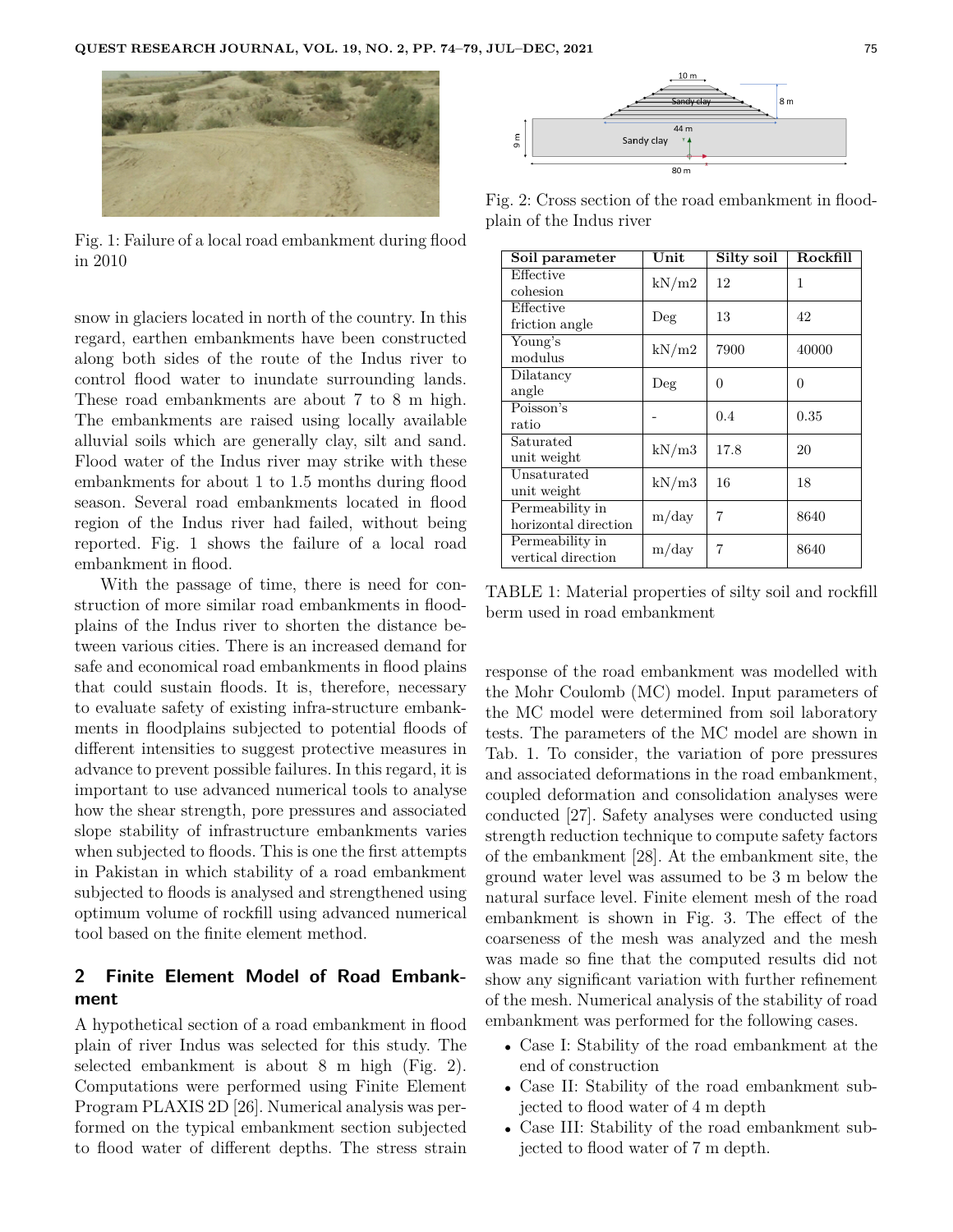

Fig. 3: Finite element model of the road embankment in floodplain of the Indus river



Fig. 4: Phreatic level of the road embankment at the end of construction is 3 m below the natural surface level

Initially, the raising of the road embankment was simulated in eight layers. Each layer, one-meter thick, was filled for 15 days. Safety analysis was performed for end of construction stage of the road embankment. In the numerical model, the embankment was subjected to floods of 4 m and 7 m depths for 30 days. Phreatic levels adopted in the numerical modelling of the road embankment for the above-mentioned cases I, II, and III are shown in Figs. 4, 5, and 6, respectively. Then the effect of floods on stability of the road embankment were analyzed.

## **3 Results**

Following sections discuss the results of this study.



Fig. 5: Pattern of phreatic level in road embankment adopted for 4 m high flood water



Fig. 6: Pattern of phreatic level in road embankment adopted for 7 m high flood water



Fig. 7: Potential failure zone in the road embankment when the ground water level was at 3 m below the ground level



Fig. 8: Potential failure zone in the road embankment when the flood water level was 4 m above the ground level

## **3.1 Road Stability of the Road Embankment**

Slope stability of the road embankment was computed for end of construction and for two possible floods of depths 4 m and 7 m. The factor of safety at the end of construction stage of the road embankment was computed to be 1.34. According to Federal Highway Administration [29], the recommended minimum safety factor for a road embankment is 1.25. This implies that the stability of the road embankment at the end of construction stage is satisfactory. As expected, the stability of the road embankment was decreased when the flood water was raised to 4 m and 7 m. The values of the safety factor were 1.18 and 1.07 when the flood water levels were 4 m and 7 m, respectively. The results suggest that the road embankment may start to be unstable if the flood water exceeds 4 m. The potential failure zones of the road embankment at end of construction and after subjected to floods of 4 m and 7 m are illustrated in Figs. 7, 8, and 9, respectively. The potential failure zones of the road embankment at the end of construction extended on both the upstream and down-stream slopes. Due to saturation of the road embankment with flood of 4 m and 7 m, the failure zones developed in downstream slope.

#### **3.2 Pore Water Pressures**

Besides evaluating safety factors of the road embankment at end of construction stage and for two possible floods, it is relevant to observe pore water pressures that could develop for the above-mentioned conditions. Pore water pressures in the road embankment at the end of the construction and for the two floods of 4 m and 7 m, are presented in Figs. 10, 11, and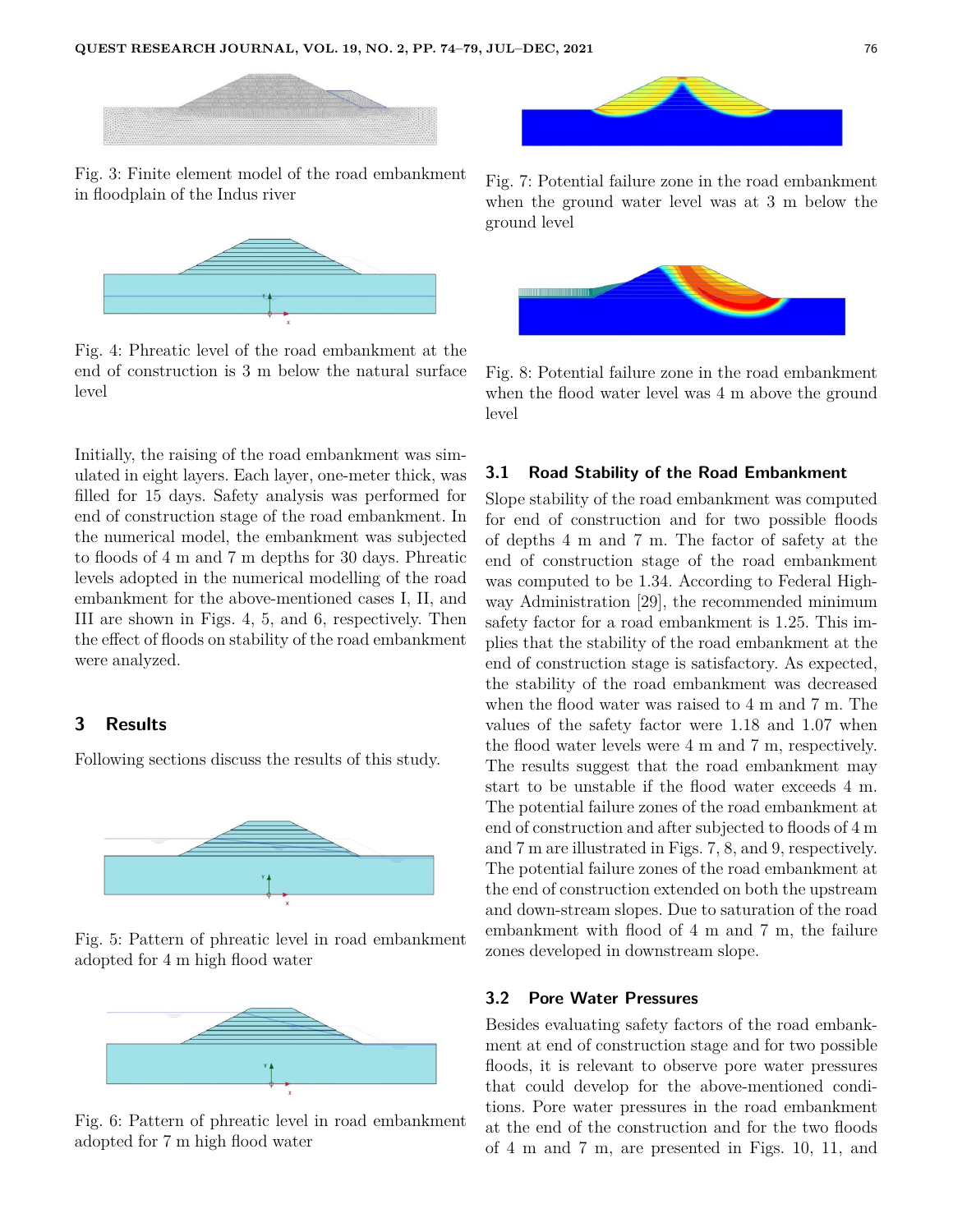

Fig. 9: Potential failure zone in the road embankment when the flood water level was 7 m above the ground level



Fig. 10: Pore pressures in the road embankment after end of construction

12, respectively. The magnitude of construction pore pressures in the embankment portion of the road was about 2.5 kPa. The road embankment was saturated as the flood level was increased. As a result, there was increase in pore water pressures. It can be ob-served that the maximum pore pressures in the embankment were about 40 kPa and 60 kPa, due to floods of 4 m and 7 m, respectively. With the increase in pore water pressures, shear strength of the soil was reduced which indicates that instability of the road embankment might be initiated if the flood water exceeds 4 m.

# **3.3 Deformation Behaviour of the Road Embankment**

Deformation behaviour of the road embankment for floods of 4 m and 7 m is presented in Figs. 13 and



Fig. 11: Pore pressures in the road embankment when the flood water level was 4 m above ground level



Fig. 12: Pore pressures in the road embankment when the flood water level was 7 m above ground level



Fig. 13: Displacement in the road embankment when inundated with 4 m high flood water

14 respectively. As expected, the deformation of the embankment at the end of the construction was distributed in the central part of the embankment. For 4 m and 7 m high floods, the soil has been weakened resulting in deformations in the downstream side.

# **3.4 Stabilization of the Road Embankment with Rockfill Berm**

It is concluded from the previous discussion that the road embankment was not capable of sustaining 7 m high flood. It is to be emphasized that the potential



Fig. 14: Displacement in the road embankment when inundated with 7 m high flood water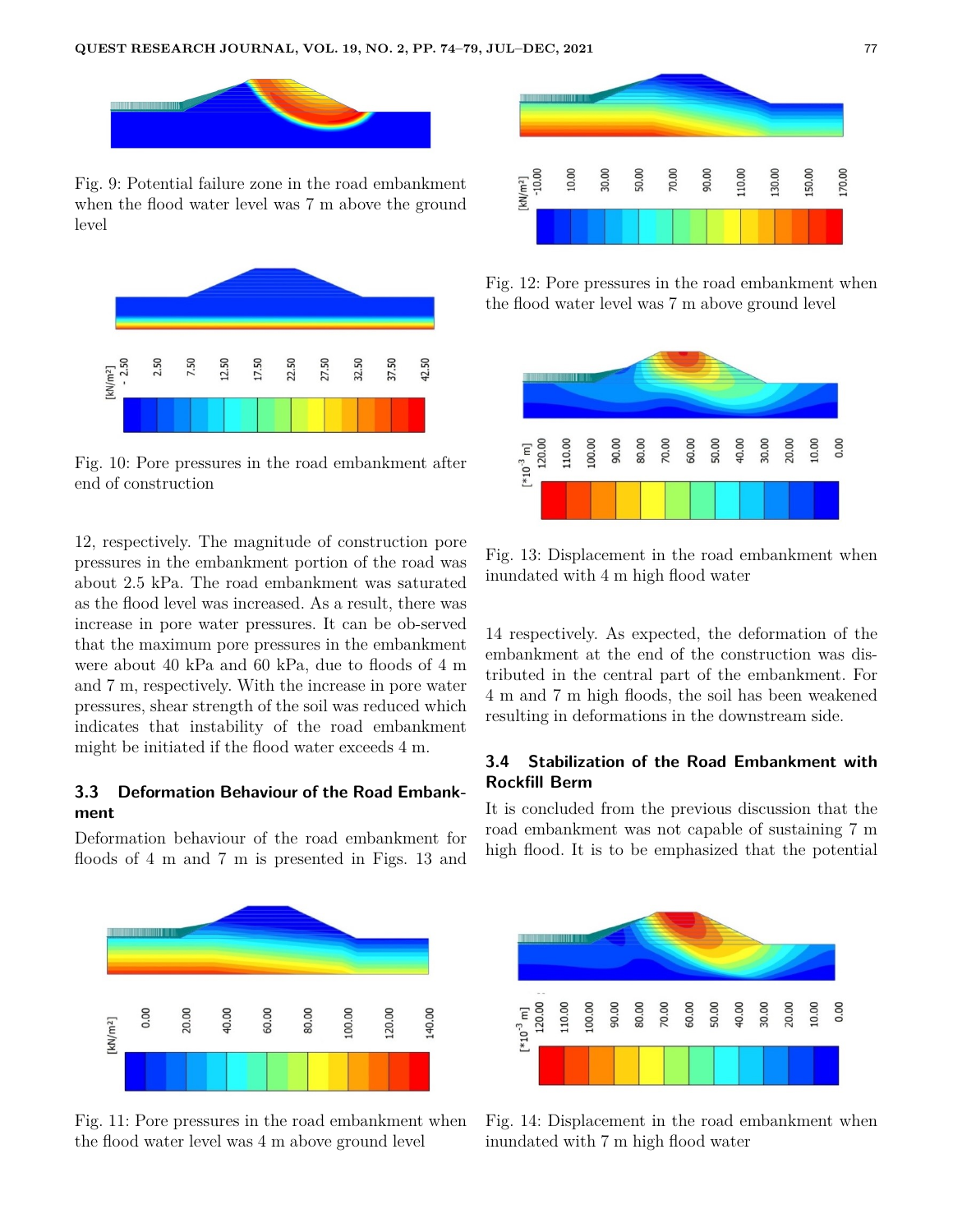

Fig. 15: Displacement in the road embankment stabilized with rock-fill berm when inundated with 7 m high flood water

failure zone of the road embankment when subjected to floods of 4 m and 7 m developed on the downstream side. It is to be noted that the 7 m flood is considered as a maximum possible flood that may occur in the studied region. To make the road embankment stable against 7 m high flood, one of the feasible options is to use rockfill berm as a support to the embankment. Since the length of the embankment is long. Optimization analysis was performed to optimize the volume of rockfill berms to save time and money. This was done by gradually increasing the width and depth of the rockfill berm on the downstream side of the embankment. The criteria adopted was to obtain allowable safety factor of 1.25. Finally, the rockfill berm of dimensions  $6 \times 4$  m (width  $\times$  depth) was used on the downstream side as a sup-port to the road embankment. Displacement in the road embankment stabilized with rockfill berm is shown in Fig. 15. The magnitude of deformation was reduced with the rockfill stabilization as compared to the embankment without the rockfill berm. With the addition of the rockfill berm, the safety factor was increased to 1.25 as compared to the previously computed value of 1.07 when no rockfill berm was used. The potential failure zone of the road embankment after rockfill stabilization is shown in Fig. 16. As expected, with the addition of rockfill berm, both the length and depth of the failure zone was extended. As a result, more resisting moment was developed and in turn safety factor of the road embankment was increased to an acceptable value.

## **4 Discussion**

As flood water level was increased, more portion of the embankment was saturated. As a result the magnitude of excess pore pressures increased and stability of the embankment was reduced. In order to counteract the



Fig. 16: Potential failure zone in the road embankment stabilized with rockfill berm when subjected to 7 m flood water

potential failure zone that developed due to saturation of flood water, rockfill berms were provided to strengthen the embankment on downstream side of the road. The optimization analysis are needed to quantify the necessary volume of rockfill. Such type of analysis could be useful for strengthening of existing road embankments so that they could be stable to mitigate the effects of flood waters.

## **5 Conclusion**

Presented in this study are the results of numerical analysis on stability of road embankment inundated with different floods. Main conclusions of this study are summarized below. Stability of the road embankment was satisfactory in non-flood conditions. However, the stability of the embankment was gradually reduced with subsequent flood water levels higher than 4 m. The stability of the embankment may not be satisfactory if the flood water level is more than 4 m. To make the road embankment stable against a 7 m high flood, the downstream side of the embankment was stabilized with rockfill berm. The dimensions of the rockfill berm were optimized based on acceptable factor of safety. Practicing engineers involved in the maintenance of road embankments in floodplains could find this study helpful.

## **References**

- [1] Tsubaki, R., Kawahara, Y., & Ueda, Y. "Railway embankment failure due to ballast layer breach caused by inundation flows. Natural Hazards," vol. 87, no. 2, pp. 717-738, 2017.
- [2] Pant, R., Hall, J.W., & Blainey, S.P. "Vulnerability assessment framework for interdependent critical infrastructures: case-study for Great Britain's rail network." European Journal of Transport & Infrastructure Research, vol. 16, no. 1, pp. 174-194, 2016.
- [3] Tsubaki, R., Bricker, J.D., Ichii, K. & Kawahara, Y. "Development of fragility curves for railway embankment and ballast scour due to overtopping flood flow." Natural Hazards and Earth System Sciences, vol. 16, no. 12, pp. 2455-2472, 2016.
- [4] Briaud, J.L.
	- Maddah, L. "Minimizing Roadway Embankment Damage from Flooding. Transportation Research Board, Washington, D.C.", No. Project 20-05 (Topic 46-16), 2016.